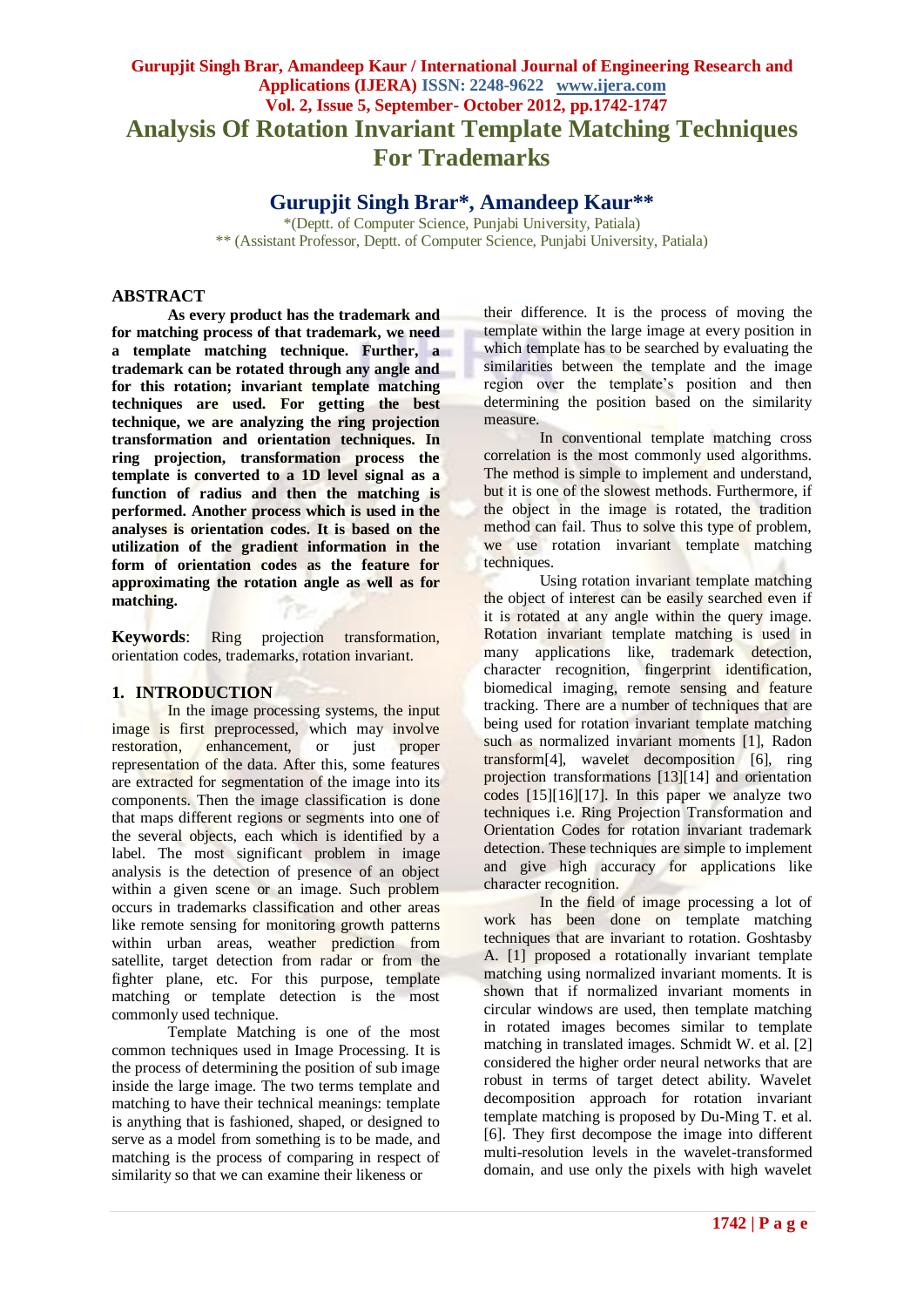coefficients in the decomposed detail sub images to compute the normalized correlation between two compared patterns. To make the matching invariant to rotation, they further use the ring-projection transform. Kim H. Y. et al. [8] considered the grayscale template matching problem, invariant to rotation, scale, translation, brightness and contrast. They proposed a technique that substantially accelerates this searching while obtaining the same results as the original brute force algorithm. Their algorithm consists of three cascade filters. Xia L. et al. [9] proposed a learning-based logo recognition method to detect and classify the logos in the natural image. In this they first applied the SIFT matching solution in a set of training data to reliably detect the interest region in images and extract the discriminate features. Second, the approximate nearest neighbor searching strategy is built up by formulating the data into a tree-based structure, for efficient matching. Finally, to recognize the logos in the test image, the corresponding SIFT features will be computed in the interest regions of test image and matched in the database which is achieved in the training stage.

Further the research has also been done on the techniques like Ring projection transformation and orientation codes for the purpose of Rotation invariant template matching. Lin Y-H, et al. [13] proposed a new method for template matching, invariant to image translation, rotation and scaling. In the first step of the approach, the ring-projection transform (RPT) process is used to convert the 2D template in a circular region into a 1D gray-level signal as a function of radius. Then, the template matching is performed by constructing a parametric template vector (PTV) of the 1D gray-level signal with differently scaled templates of the object. Lee W-C. et al. [14] proposed an algorithm for rotation invariant template matching method. The algorithm consists of two stages process. In the first stage, the scene image and template are reduced in resolution. Then the features from the sub image covered by the template are extracted using RPT method. The normalized correlation formula is used to select the matching candidates in the coarse search stage. These candidates will be recovered to original position and determine the searching range. In the second-stage process, Zernike moments based on the matching candidates are used to determine the optimal matching point. Ullah F. et al. [15] proposed a new method for rotation-invariant template matching in gray scale images. It is based on the utilization of gradient information in the form of orientation codes as the feature for approximating the rotation angle as well as for matching. Orientation codes-based matching is robust for searching objects in cluttered environments even in the cases of illumination fluctuations resulting from shadowing or highlighting, etc. A two-stage framework for realizing the rotation-invariant template matching is used in their paper; in the first stage, histograms of orientation codes are employed for approximating the rotation angle of the object and then in the second stage. Matching is performed by rotating the object template by the estimated angle. Matching in the second stage is performed only for the positions which have higher similarity results in the first stage, thereby pruning out insignificant locations to speed up the search. Experiments with real-world scenes demonstrate the rotation and brightness invariance of the proposed method for performing object search. Zhonghai L.I. et al. [16] present the concept of relative orientation code, and designed a template matching method based on relative orientation code in order to improve accuracy and real time ability. This method first selects candidate target points using relative orientation codes histogram matching, then calculates the rotation angle of candidate sub image and rotates the sub image, finally match the relative orientation codes in the sub image. Their results show that this method is robust when the image is rotated by any angle, and the candidate points are selected and matched accurately, and the computing time is less than original method. Urano et al. [17] proposed a fast and rotation invariant template matching using an orientation code difference histogram (OCDH). The method is effective in presence of some irregularities like shading, highlighting, occlusion or their combination. This method is based on Orientation code matching (OCM) and orientation code histogram.

### **2. ROTATION INVARIANT TECHNIQUE IN BRIEF 2.1 Ring Projection Transformation (RPT)**

In order to make our technique rotation invariant we use Ring Projection Transformation Technique [13, 14] which reduces the 2D image into 1D feature vector that is used for matching. For applying this process, a template  $T(x,y)$  is defined whose size is  $M \times N$ . The RPT of the template is calculated as follows: Firstly, the center point of the template  $T(x,y)$  denoted as  $(x_c, y_c)$  is derived, and subsequently, the Cartesian frame template  $T(x,y)$  is transformed into a polar frame based on the following relations:

$$
x = r \cos \theta
$$

$$
y = r \sin \theta
$$

where 
$$
r = (\text{int}) \sqrt{(x - x_c)^2 + (y - y_c)^2}
$$
  
\n $r \in [0, R]$ 

 $R = min(M, N), \theta \in (0, 2\pi]$ 

The RPT value of the template  $T(x,y)$  at radius r is denoted as  $P_T(r)$ , which is defined as

$$
P_T(r) = \frac{1}{S_r} \sum \mathbf{T}(r \cos \theta, r \sin \theta)
$$

,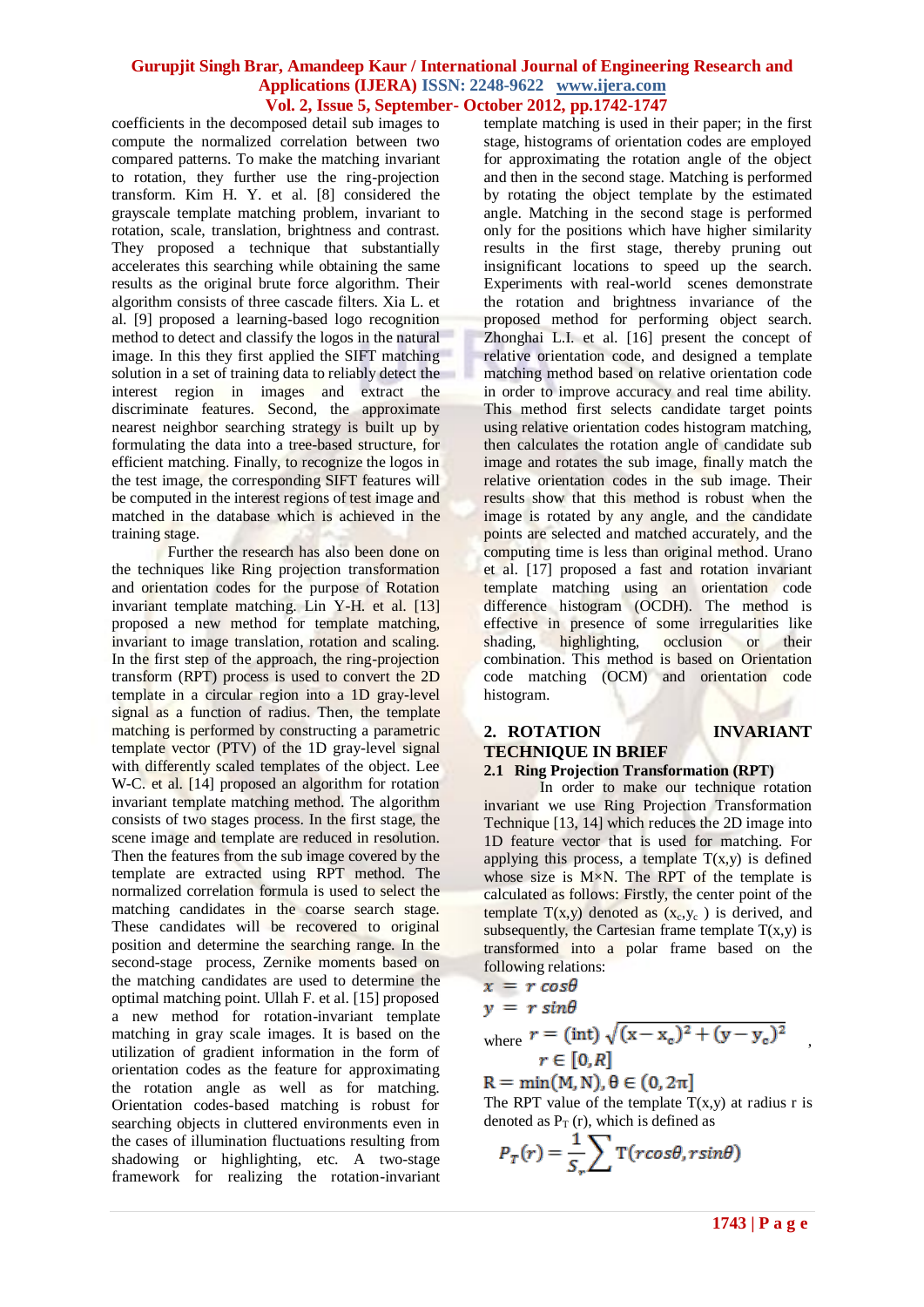Where  $S_r$  is the total number of pixels falling on the circle of radius r. According to the formula of  $P_T(r)$ , it is easily seen that PT (r) is defined as the mean of pixel intensities along the circle centered on the template T(x,y). RPT values at the radius r,  $r \in [0,R]$ , can be regarded as features with equal importance in the computation of correlation. The RPT process is constructed along circular rings of increasing radii. The derived one dimensional ring projection template is invariant to rotation of its corresponding two-dimensional image template.



**Fig. 1 The ring projection of template [13]**

#### **2.2 Orientation Codes**

The orientation codes, for discrete images, are obtained as quantized values of gradient angle around each pixel by applying differential operator for computing horizontal and vertical derivatives like Sobel operator, and then extracting the gradient angle as follows:

## $\theta = \frac{\partial f}{\partial y} / \frac{\partial f}{\partial x}$

The orientation code for a pixel location  $(i,j)$ , for a preset sector width  $\Delta_{\theta}$  is given as follows:

$$
\mathbf{C}_{ij} = \begin{cases} \left[\frac{\mathbf{\theta}_{ij}}{\Delta_{\theta}}\right], & |\nabla I_x| + |\nabla I_y| > \Gamma \\ N & \text{otherwise} \end{cases}
$$

Where  $\lceil \cdot \rceil$  is the Gaussian operation. If

there are N orientation codes then  $C_{(ii)}$  is assigned values  $\{0,1,\ldots,N-1\}$ . Code N is substituted for low contrast regions (defined by the threshold *Г)* for which it is not possible to stably compute the gradient angles. For a separate image  $O = \{C_{ii}\}\$ (referred to as an orientation code image hereafter). The threshold  $\Gamma$  is important for suppressing the effects of noise and has to be selected according to the problem at hand; very large values can cause suppression of the texture information.

Orientation Code Matching (OCM) has proved to be robust for template matching in the presence of many real world irregularities, such as illumination variation due to shading, highlighting, and in the presence of partial occlusion. The first stage estimates the approximate rotation angle of the object image by using histograms of the orientation codes and the second stage searches for the true position by performing match only on the candidates filtered out in the first stage and rotating the template by the closest angle of rotation also estimated in the first stage.



**Fig. 2 Illustration of orientation Codes [15]**

## **3. IMPLEMENTATION**

## **3.1 Ring Projection Transformation (RPT)**

The RPT process is constructed along circular rings of increasing radii. The derived onedimensional ring projection template is invariant to rotation of its corresponding two-dimensional image template.

After calculating the RPTs of the template, we traverse the template on the image pixel by pixel and correspondingly calculating the RPTs of the region within the image which is traversed by the template at that point of time. Then simultaneously compare the RPTs of the template with the RPTs of that region within the image and calculate the difference. After getting all the differences while traversing template on the image, we find the minimum difference value and corresponding to that, we get the match of the template which we were finding.

Following is the steps that are followed for this technique:

Step 1: Read the input image and the template that is to be found.

Step 2: Calculate the radii at each pixel position on the template. For instance, if we are having the template of the size 5x5 pixels, then the radius at each pixel of the template will be: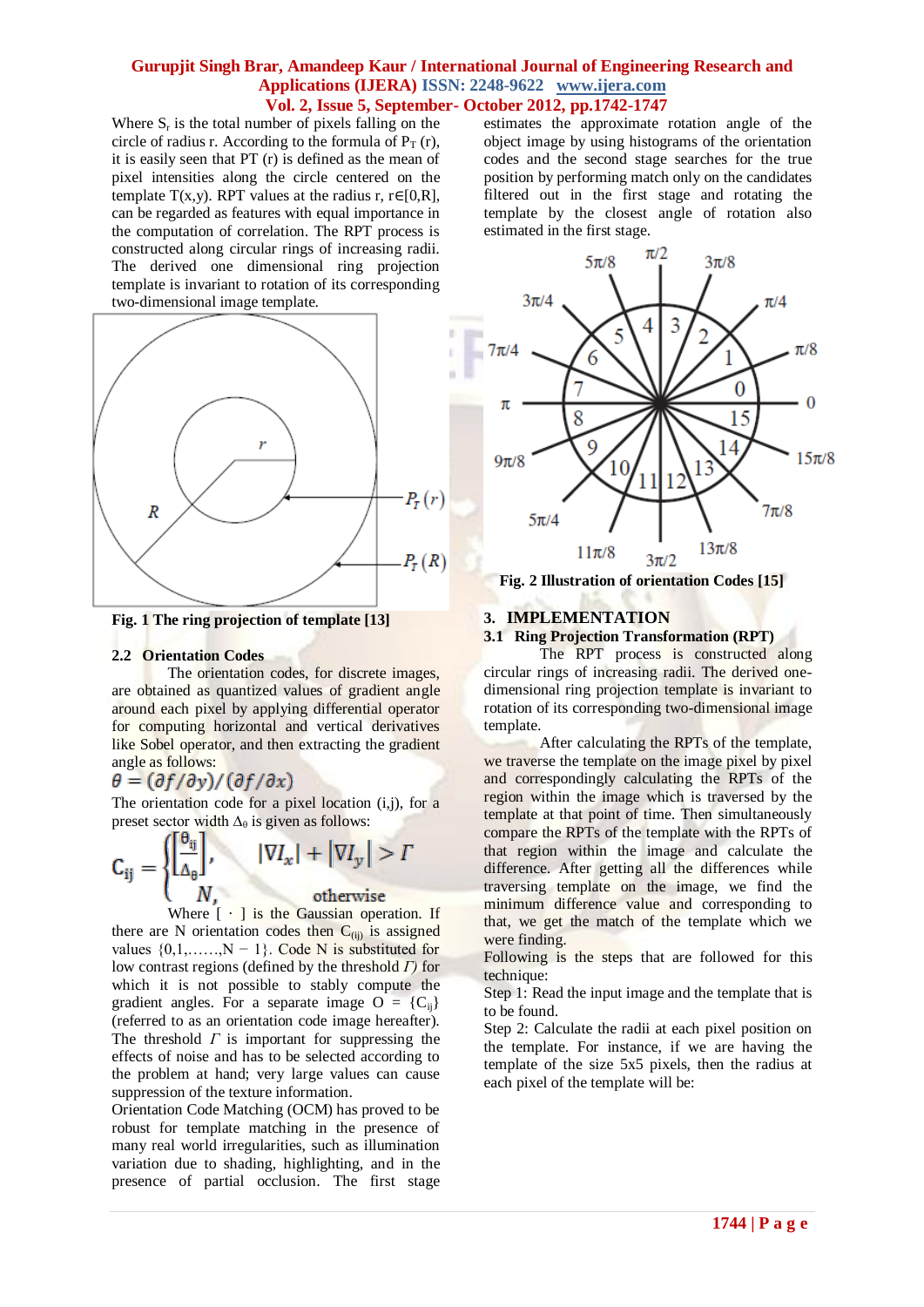| 4                        | 3              | 3          | 3              | 4 |
|--------------------------|----------------|------------|----------------|---|
| 3                        | $\overline{2}$ | $\sqrt{2}$ | $\overline{2}$ | 3 |
| $\overline{3}$           | $\overline{2}$ |            | $\overline{2}$ | 3 |
| $\overline{3}$           | $\overline{2}$ | $\sqrt{2}$ | $\overline{2}$ | 3 |
| $\overline{\mathcal{L}}$ | 3              | 3          | 3              | 4 |

Step 3: Then the RPT values of the template is calculated by taking the sum of the pixel values at the particular radius divided by the number of pixels on that radius.

Step 4: Traverse the template on the image pixel by pixel and correspondingly calculate the RPT values within the sub window of the image which is traversed by the template at that point of time.

Step 5: Compare the RPT values of the template with the RPT values of sub window of the image and calculate the sum of absolute differences.

Step 6: Find the minimum of the sum of absolute difference and highlight the corresponding area as the region of the desired template.

#### **3.2 Orientation Codes**

The first stage estimates the approximate rotation angle at the object image by using histograms of the orientation codes and the secondstage searches for the true position by performing match only on the candidates filtered out in the first stage and rotating the template by the closest angle of rotation also estimated in the first stage.

Following are the steps that are followed for this technique:

Step 1: Read the input image and the template image that is to be found.

Step 2: Compute the horizontal and vertical derivatives and then compute the gradient angle of the template.

Step 3: Calculate the orientation codes for all pixel locations and then form the orientation code histogram of the template.

Step 4: Overlap the starting point of the image by template and correspondingly form the orientation code histogram of the each sub window overlapped by calculating the gradient angle and the orientation codes of the sub window of the image.

Step 5: Shift the histogram of the sub window one by one and correspondingly calculate the absolute difference between the histograms of the template and the sub window overlapped by the template. Find the minimum difference between the two histograms.

Step 6: Traverse the template on the image pixel by pixel and repeat the steps 4 and 5.

Step 7: Find the minimum difference of the values obtained in step 6 and correspond to that find the index and highlight the corresponding area as the region of the desired template.

## **4. RESULTS**

Experiments have been performed to test the proposed algorithms and to measure the accuracy of the algorithms, 52 grayscale images of various trademarks collected are used for testing the techniques. All the trademark images have been obtained from the internet, and all the trademarks are normalized to 64x64 for fast processing. Query images are synthesized by adding a number of trademark images rotated through different angles. All the query images are of size 256x256. Trademarks are then searched in the query images. Different results are obtained while performing the Ring Projection Transformation and Orientation codes technique.

The visual results for query image shown in Fig 3 and template image Fig 4 are shown in Fig 5 for the RPT method and Fig 6 shows the results for OC method. It is clear from the visual results that RPT method gives more accurate results than OC method for Trademark images where the background is not cluttered and there are no non uniform illumination effects.



**Fig. 4 Trademark**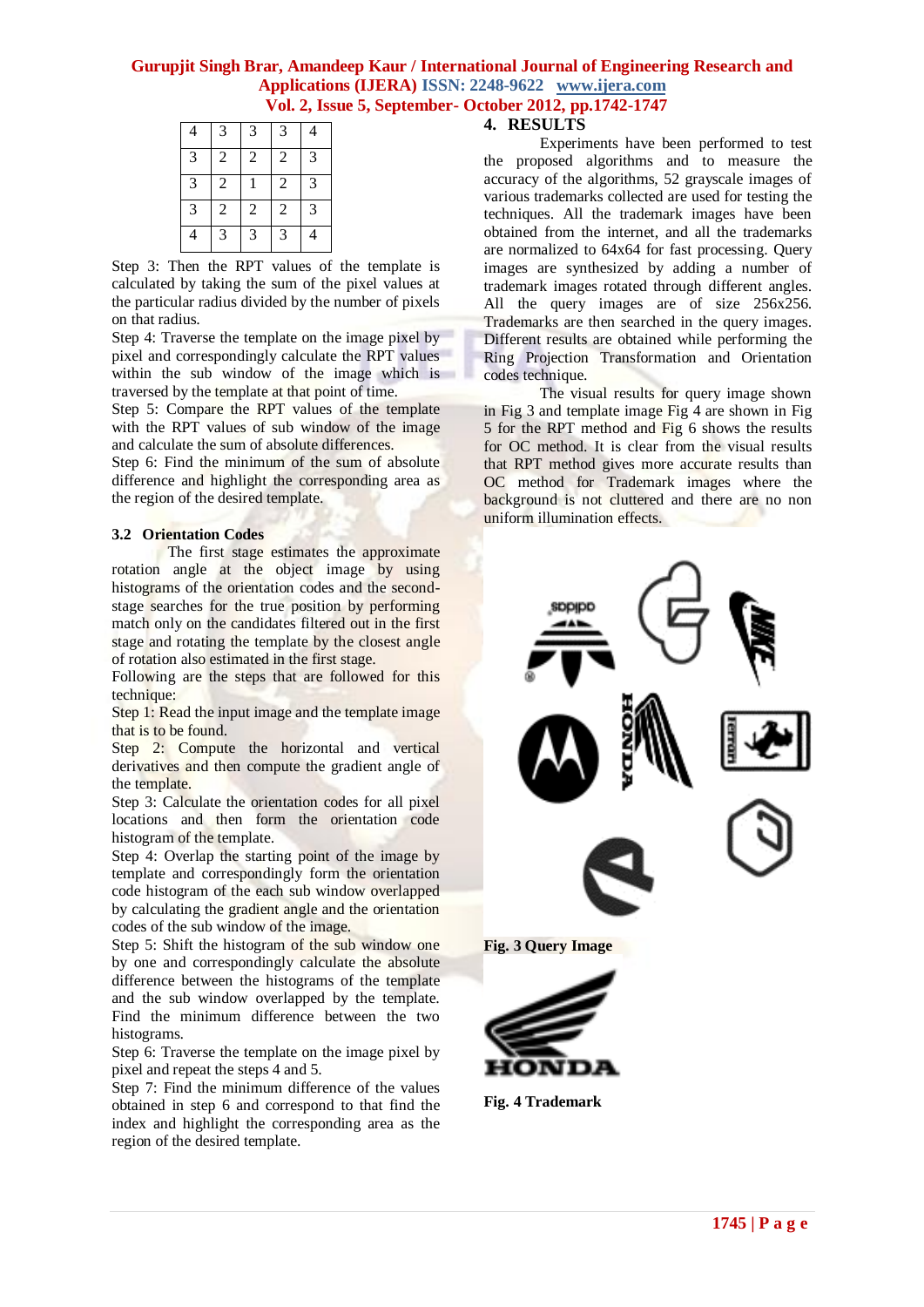

**SDDIDD** 







The methods were tested using 52 test images. For the RPT the accuracy was 100% and for OC method the accuracy was below 70%.

## **5. CONCLUSIONS**

From above experimental results we have found that Ring Projection Transformation process is better than Orientation Codes for matching the rotated trademarks. The results will be further tested using standard database of trademark images having natural images with distortions like noise clutter and non uniform illumination effects.

- [1] Ardeshir Goshtasby, "Template Matching in Rotated Images", IEEE Transactions on pattern analysis and machine intelligence, vol. PAMI-7, No.3, pp. 338-344, May 1985.
- [2] William A. C. Schmidt and Jon P. Davis, "Pattern Recognition Properties of Various Feature Spaces for Higher Order Neural Networks", IEEE Transactions on Pattern Analysis and Machine Intelligence, vol. 15. no. 8, August 1993, pp. 795-801.
- [3] Anil K. Jain Yu Zhong and Sridhar Lakshmanan, "Object Matching Using Deformable Templates", IEEE Transactions on Pattern Analysis and Machine Intelligence, vol. 18, no. 3, 267- 278, March 1996.
	- [4] Osama K. Al-Shaykh and John F. Doherty, "Invariant Image Analysis Based on Radon Transform and SVD", IEEE Transactions on Circuits and Systems-11: Analog and Digital Signal Processing, vol. 43, no. 2, 123-133, February 1996.
	- [5] Goh Wee Leng & D. P. Mital, "A System for Trademark Pattern Registration and Recognition", Second International Conference on Knowledge-Based Intelligent Electronic Systems, 21-23 April 1998, Adelaide, Australia, pp. 363-369.
	- [6] Tsai Du-Ming, Chiang Cheng-Huei, "Rotation invariant pattern matching using wavelet decomposition", Pattern Recognition, 2002, 23(13):191-201.
- [7] Roger M. Dufour, Eric L. Miller and Nikolas P. Galatsanos, "Template Matching Based Object Recognition with Unknown Geometric Parameters", IEEE Transactions on image processing, vol. 11, no. 12, 1385-1396, December 2002.
- [8] H. Y. Kim and S. A. Araujo, "Grayscale Template-Matching Invariant to Rotation, Scale, Translation, Brightness and Contrast" , IEEE Pacific-Rim Symposium on Image and Video Technology, Lecture Notes in Computer Science, vol. 4872, pp.100-113, 2007.
- [9] Goh Wee Leng & D. P. Mital, "A System for Trademark Pattern Registration and Recognition", Second International Conference on Knowledge-Based Intelligent Electronic Systems, 21-23 April 1998, Adelaide, Australia, pp. 363-369.
- [10] M.A. Manzar, T.A. Cheema, A. Jalil and I.M. Qureshi, "New image matching technique based on hyper-vectorisation of grey level sliced binary images", IET Image Process., 2008, Vol. 2, No. 6, pp. 337–351.